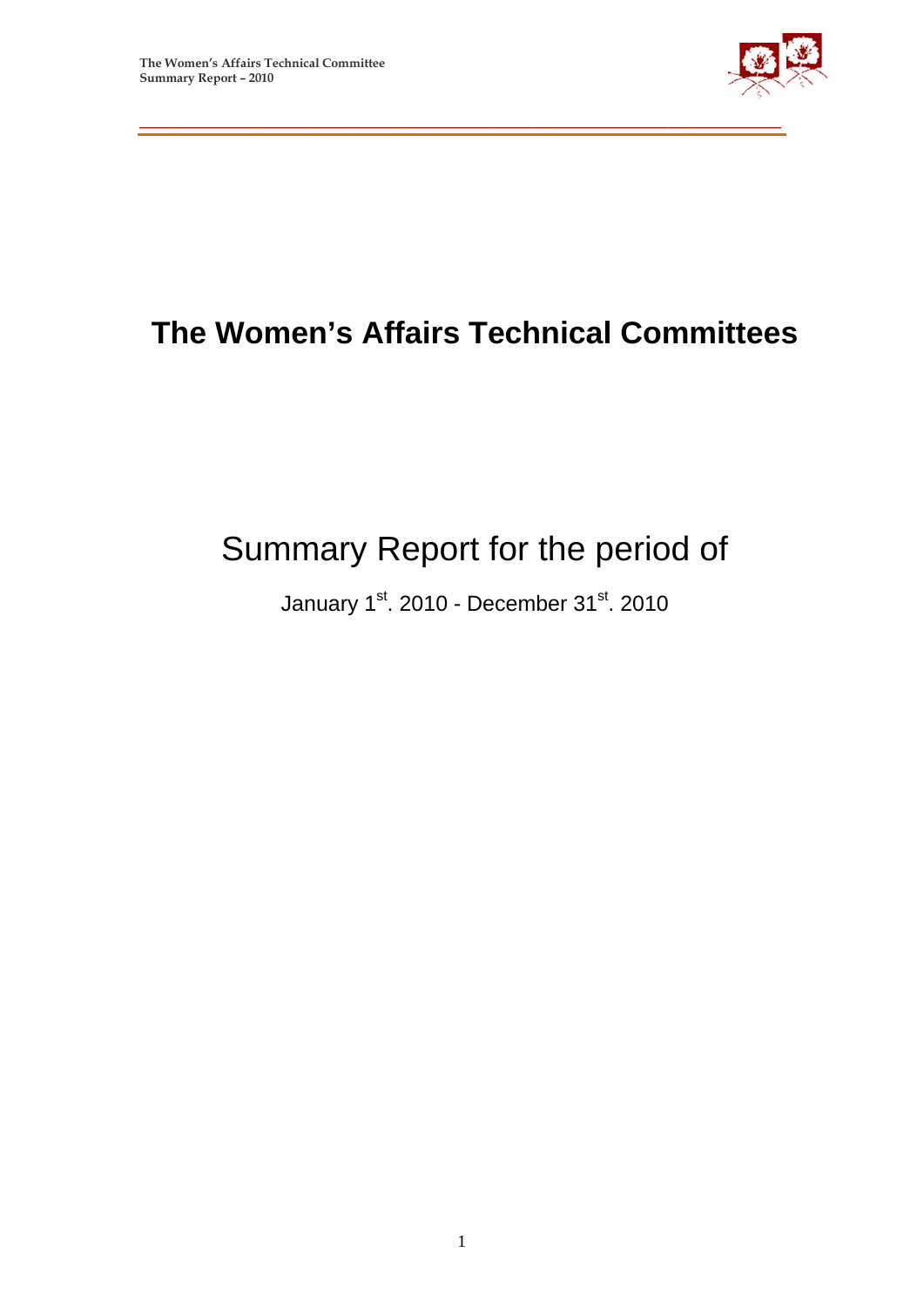

- Introduction
- General Context
	- oGeneral Demographic Situation
	- oPolitical Situation
	- oWomen lives within Patriarchy and Military Occupation

\_\_\_\_\_\_\_\_\_\_\_\_\_\_\_\_\_\_\_\_\_\_\_\_\_\_\_\_\_\_\_\_\_\_\_\_\_\_\_\_\_\_\_\_\_\_\_\_\_\_\_\_\_\_\_\_\_

- Narrative of WATC work during 2010 in summary
- Annexes 1 and 2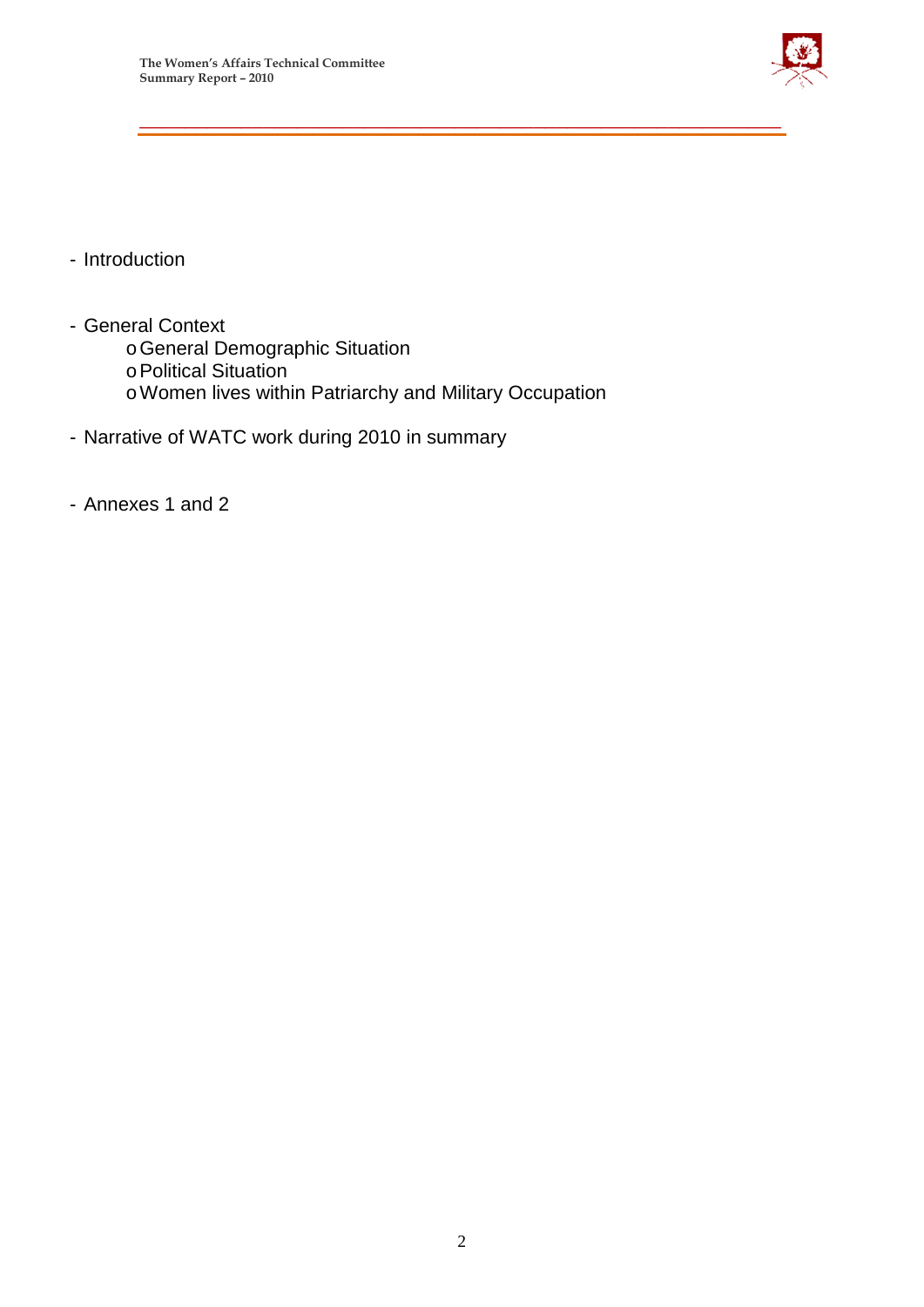

#### **Introduction:**

This is a narrative summary report covering the period of January 2010 until 31 December 2010. The objective of this report is to give a general overview of the work during 2010 in summary and concise activities. At the same time, there have been other reports presented for specific projects and programs.

\_\_\_\_\_\_\_\_\_\_\_\_\_\_\_\_\_\_\_\_\_\_\_\_\_\_\_\_\_\_\_\_\_\_\_\_\_\_\_\_\_\_\_\_\_\_\_\_\_\_\_\_\_\_\_\_\_

#### **General Context:**

Following part of the summary report presents the context on which programs, projects and activities were implemented during 2010. Firstly, it gives a general view of some demographic statistics. Secondly, it presents a brief political overview of the situation, and thirdly it briefly presents briefly some of the main actors that affected the life of Palestinian women during 2010.

#### General Demographic situation:

Data from the Palestinian Bureau of Statistics (PCBS) shows that the population of the Palestinian Territory is young; the percentage of individuals in the age group (0- 14) was 41.3% of the total population in the Palestinian Territory at end year of 2010, of which 39.4% in the West Bank and 44.4% in Gaza Strip. As for the elderly population aged (65 years and over) was 3.0% of the total population in Palestinian Territory at end year of 2010.

In reference to household data and according to the same source (PCBS), 85.8% of all private households in the Palestinian Territory were nuclear households in 2010. The extended households in the Palestinian Territory represented 11.0% of private households in 2010.

#### Political Situation

During 2010 the occupied Palestinian Territory experienced no progress on the political level in what concerns Peace talks. On the other side, the Palestinian Legislative Council continued paralyzed, and could not assemble. Additionally, municipal elections were cancelled, and PA related Minister of Local Government, as well as politicians, saw that unity between Fatah and Hamas should be gained previous to any elections, as well as the end to the blockade imposed on Gaza.

Moreover, 2010 has been a year of destruction of houses, violent attacks on civilians and political pressure in Jerusalem. It was notably the brutal measures taken by Israel in Jerusalem as seen and reported by Human Rights organizations.

At the international level, the International Solidarity Movement has shown more organized work, and more solidarity is seen on the ground especially in the villages and places where the wall is being built. At another level, international solidarity was made obvious and lucid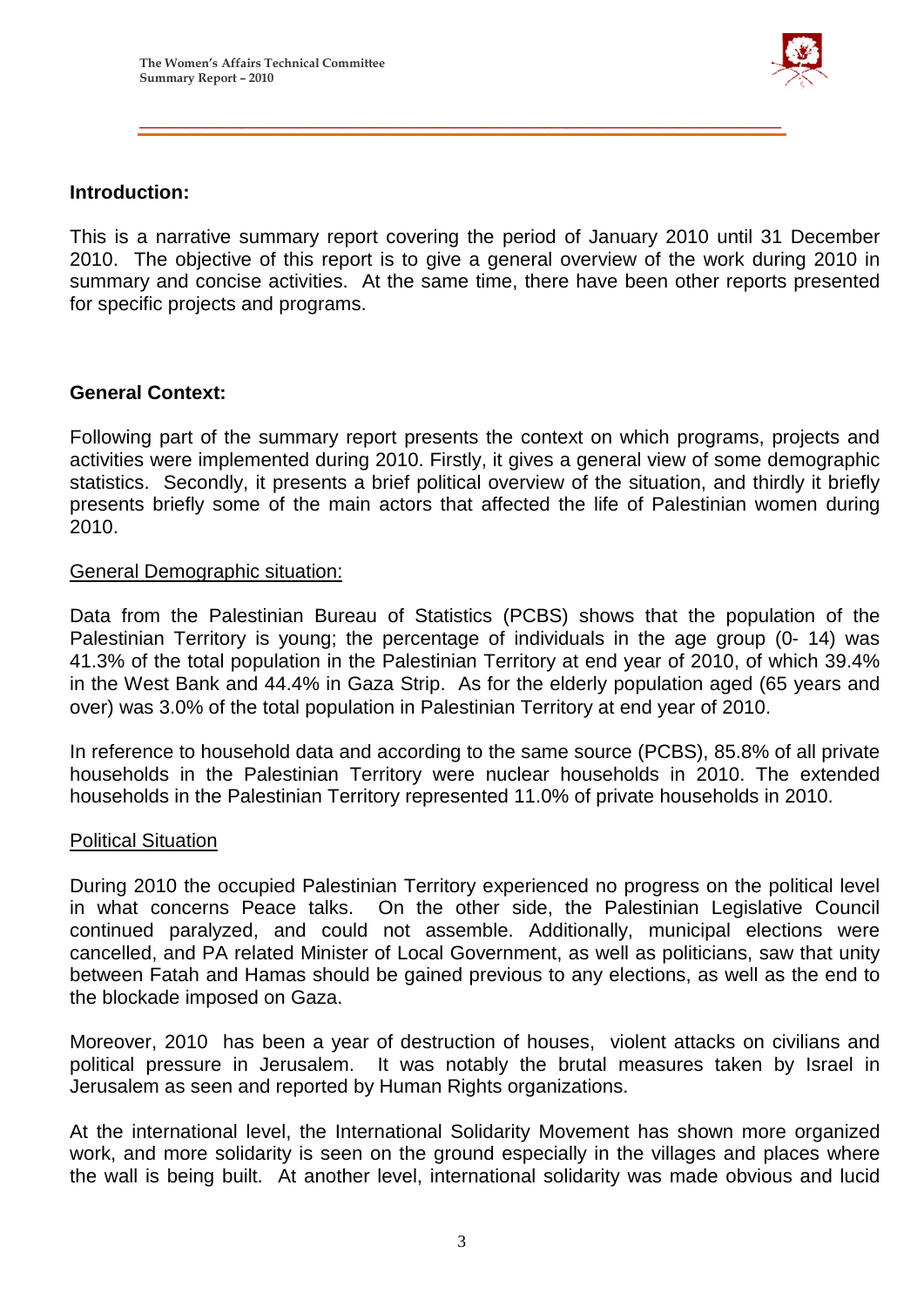

when Israel decided to attack one of the Gaza Freedom Flotilla killing nine people. At the same time, during the same year a certain level of tension was experienced on the borders with Lebanon.

\_\_\_\_\_\_\_\_\_\_\_\_\_\_\_\_\_\_\_\_\_\_\_\_\_\_\_\_\_\_\_\_\_\_\_\_\_\_\_\_\_\_\_\_\_\_\_\_\_\_\_\_\_\_\_\_\_

Within the same line, during 2010 Palestinian society hosted almost 150 individuals from all over the world who came to attend the International Educational Forum. The forum was inaugurated with one of the largest manifestations of 2010, as approximately 5000 people marched under slogans such as of the Right to Education, Education for All, Education for Social Change and Education for Liberation. This forum has left a great impact for those who attended it, and showed the importance of changing experiences among Palestinian activists, Human Rights organizations, and academicians, with others in the world.

However, the motionless state at the political level, affects work of Civil Society Organizations (CSO) , at the planning and implementing of our work. At the one hand it is supposed that an independent Palestinian State will be declared. Therefore, Palestinian organizations and society at large see the necessity to focus their efforts on that direction, and on the other hand, the Israeli measures and attempts to block any effort towards the declaration of the state are in one way or the other impacting the work CSO.

#### Women lives within Patriarchy and Military Occupation

In an environment where no substantive changes at the political level, and no Peace achieved, women are left to experience both the violence of the occupier and the effect of a patriarchal society. On one hand, women living in villages and cities surrounded by Jewish Settlements, the wall and checkpoints can't feel peace or security. On the other hand Palestinian society has not been able to free itself from the old laws that govern the daily life of the society and especially of women. As for example, the Criminal Law enforced until today is an old which clearly violates the life of women and allows men a great control over her body, sexuality and movement. The same is with the Family law (known as the Personal Status Law) which goes back to hundreds of years and does not see women as equal creatures and citizens as men.

WATC see that the level of security, peace and protection experienced by Palestinian women is not enough to ensure her well being. This situation makes women feel less secure; less self-confident therefore worried about issues concerning her own security and of her family. In addition to that, the levels of poverty are increasing, and if we look at poverty as one of the worst forms of violence, then poverty is an essential factor for women not to feel secured and protected.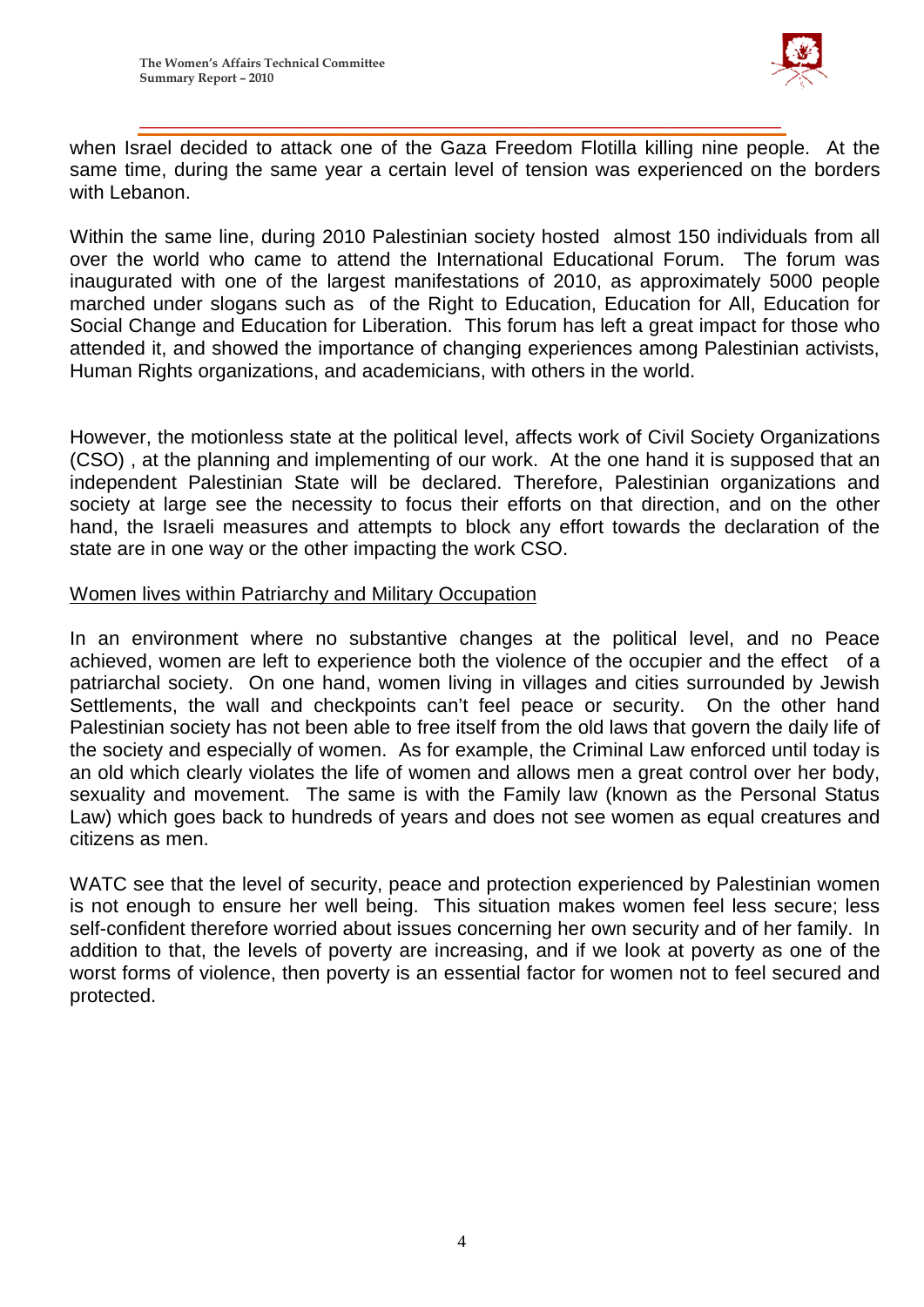

#### **Narrative of WATC work during 2010 in summary**

This part of the report is a narrative summary of the achievements and activities performed during 2010. According to its present strategic plan, WATC has chosen strategic objectives to achieve. What presents this summary is the work which is most directly relevant to these objectives.

\_\_\_\_\_\_\_\_\_\_\_\_\_\_\_\_\_\_\_\_\_\_\_\_\_\_\_\_\_\_\_\_\_\_\_\_\_\_\_\_\_\_\_\_\_\_\_\_\_\_\_\_\_\_\_\_\_

One of the strategies used to enhance the capacity of women to claim their rights is performed through the empowerment of the Grassroots Women's Committees (GWCs). In this aspect WATC achieved the following during 2010:

 $\mathbf{\hat{P}}$  A needs assessment study was done so as to be able to support and empower GWCs according and based to their needs and interests. One study was done in Gaza and the other one in the West Bank. Seven GWCs participated in the study:

- Union of committees for Social Work
- Union of Palestinian women committees
- Union of Struggle Woman committees
- Union of Palestinian Working women committees
- Struggle of Women's Block
- Union of women's work committees
- Union of women's action committees

The report looked at the internal procedures of the GWCs to understand the level of communication, flow of information and other issues within the internal system of the GWCs. Also it looked at the external challenges the GWCs face such as dealing with the media, sustainability of their work, their relations with the community.

The report was able to recognize weaknesses and strengths of the GWCs, and it will help WATC to draw a plan and integrate the results in the new strategic planning so as to be able to respond correctly to the GWCs. WATC looks at the GWCs as the main activator of the women's movement, and is keen in supporting, embracing and empowering the GWCs.

The importance of this report is that it gave us an idea about the most pressing issues as seen by the women members of the GWCs. As for example, they asked to be given information about the theories of Feminism and feminist thought, information about social movements in other parts of the world. At the same time, they asked to be given advanced Training of Trainers (for those who already train and need to enhance their skills and information) and beginners Training of Trainers for those who are interested in acquiring the skills. Also, they asked WATC to look at them as trainers and be given part of the training that WATC undertakes.

At the same time, there have been capacity building for the leaders of the GWCs, as well as the middle cadre of the committees, in addition to women from CBos and other organizations. Table number one shows the main training undertaken during 2010 on this respect.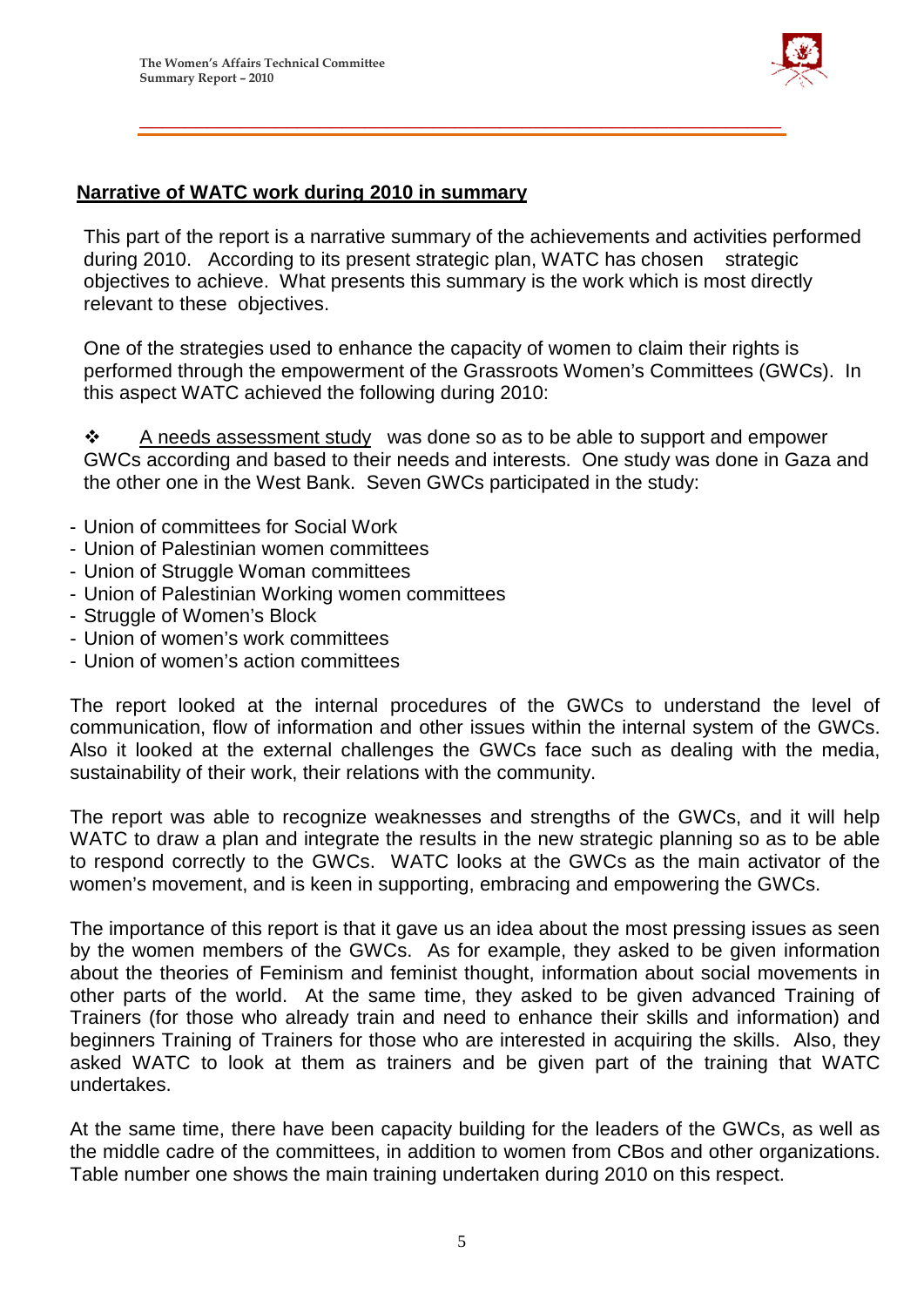

#### Table number 1 Training the Leaders of the Grassroots Women's Committees

Many trainings were given to the leaders of the GWCs, the middle cadre and other members. The following table shows in summary the trainings done :

\_\_\_\_\_\_\_\_\_\_\_\_\_\_\_\_\_\_\_\_\_\_\_\_\_\_\_\_\_\_\_\_\_\_\_\_\_\_\_\_\_\_\_\_\_\_\_\_\_\_\_\_\_\_\_\_\_

| <b>Title of training</b>                                           | <b>Length of training</b><br>course | <b>Number of</b><br>Participants | <b>About the</b><br>participants                                         |
|--------------------------------------------------------------------|-------------------------------------|----------------------------------|--------------------------------------------------------------------------|
| <b>Training of Trainers</b>                                        | 7 days (42 hours)                   | 45                               | Leaders of the<br><b>GWCs</b>                                            |
| <b>Gender and Family</b><br>Law                                    | 3 days (18 hours)                   | 19                               | Leaders of the<br><b>GWCs</b>                                            |
| <b>Media Campaigns</b><br>For Women's Rights                       | 3 days (18 hours)                   | 16                               | Leaders of the<br>GWCs, and<br>middle cadre                              |
| Integrating gender into<br>Family Law and the<br><b>Penal Code</b> | 2 days (12 hours)                   | 20                               | Leaders of the<br>GWCs, and<br>Middle cadre                              |
| Participatory Leadership<br><b>Leading to Choices</b>              | 3 days (18 hours)                   | 15                               | Leaders of the<br>GWCs, and<br>middle cadre, and<br><b>Youth Leaders</b> |
| The UN resolution 1325<br>using WATC's manual                      | 4 days (24 hours)                   | 50                               | Volunteers, members<br>Of the GWCs,                                      |
| Basics on gender concepts,<br><b>Needs and Roles</b>               | 3 days (18 hours)                   | 50                               | <b>Women on Community</b><br><b>Based organizations</b>                  |

In addition to the trainings there were also 6 workshops on the Palestinian Bill of Rights, with the participation of the leaders, middle cadre, youth leaders and other women. In total 151 women participated on the workshops in the West Bank and Gaza. A legal consultant hired by WATC to make an analytical report on the Bill of Rights conducted and facilitated the workshops. In the workshops she presented the Bill of Rights. She also presented the results of the report and gave a vision on how the Bill of Rights can become a good mechanism to ensure that women's rights are integrated in the laws, and a mechanism to monitor those rights.

Additionally, there were 43 workshops/discussion tables on Political Participation of women, Participatory Leadership, Gender and Political Participation, and other related subjects. Members of the GWCs, community political leaders, youth leaders. workshops attended by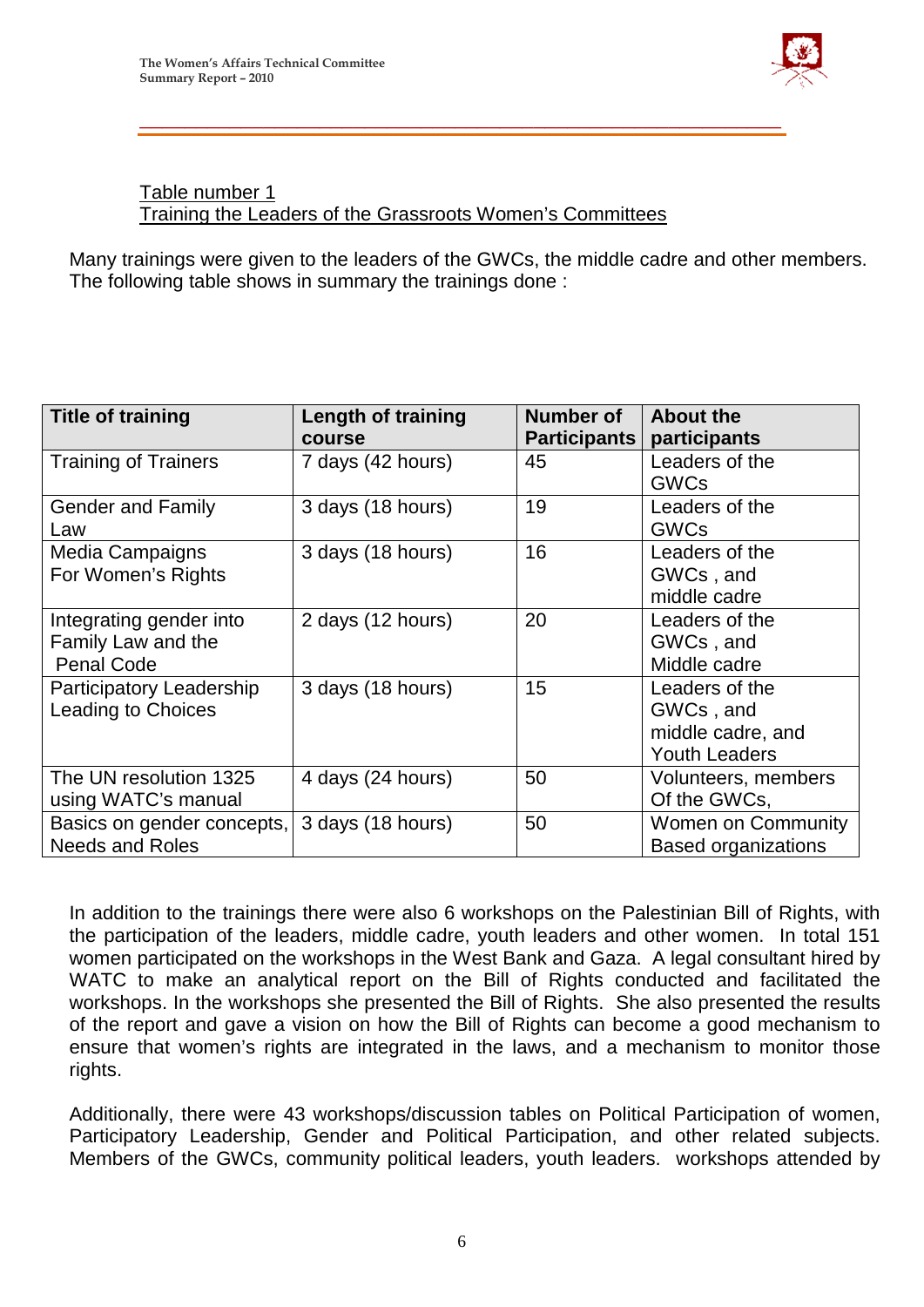

male and female members of organizations, In total the participants were 1,186 in the West Bank and Gaza.

\_\_\_\_\_\_\_\_\_\_\_\_\_\_\_\_\_\_\_\_\_\_\_\_\_\_\_\_\_\_\_\_\_\_\_\_\_\_\_\_\_\_\_\_\_\_\_\_\_\_\_\_\_\_\_\_\_

Being WATC a coalition formed by the Grassroots Women's Committees, some organizations and some activists, it is obvious that the work with the grassroots is a vital part. WATC believes that the empowerment of the grassroots committees is the empowerment of the women's movement. Therefore, WATC knows that organized, conscious and aware grassroots committees means the advancement of the whole movement and can be an strong force to lobby and make women's rights a reality.

 $\div$  During 2010 two campaigns were done through community participation specially with the youth sector. The first one was about Early Marriage, and was given the title :"no to marrying the young". This campaign is part of the program "Youth as seeds of Change", which is a program that empowers the youth to take participation and decisions on what campaigns to lead. The camping's objective was to raise the society's awareness about the risks and effects of early marriage to the couple, their families and the society. Also, it aimed at raising the voice of the youth to refuse such practices. At the end of a series of activities, the participants on the campaign handed a letter and a petition to the Higher Legal Consultant of the President and asked him to give it to the president on their behalf. As part of the campaign 13 workshops were conducted to discuss the problem and risks of early marriage, as well as 7 shows of a film that discuss the problem of early marriage.

 $\cdot \cdot$  The second campaign was part of the program "from youth to youth; empowering the young for social change". Based on a participatory methodology the young participants chose a theme to work on their on communities. This year they chose "dropping off school". During the campaign 150 awareness meetings were conducted in the West Bank and Gaza Strip. In addition 50 workshops to discuss the effect of the wall and checkpoints to the rights of education were organized. In total, almost 900 individuals (young female and male students, activist, women, society leaders) participated in the campaign.

 $\cdot \cdot$  In addition to that, WATC carried out several training for official staff of the ministries. WATC is known by its capacity to empower and enhance the knowledge and skills of organizations and ministries on subjects such as gender mainstreaming, gender based planning, reading the statistics from a gender perspective and using them to formulate actions plans, and other subjects. However, during 2010 not only official staff of the ministries were given training but also other organizations. Table number 2 shows the different sectors that benefited from the organizations' programs on training. It also shows the subjects of the training, which are part of a whole program, or as it also happens a need recognized by certain group and ask WATC to fulfill this need. As for the training of the official staff of the ministers, WATC is seen by the ministries as a capacity builder for their staff, and the cooperation between both sides is stable and strong one.

 Other trainings : testing a manual on Combating Violence against women, which was originally prepared by the Palestinian Center for Research. The manual was tested with youth organizations, women organizations and grassroots committee through the participation of one 100 individuals.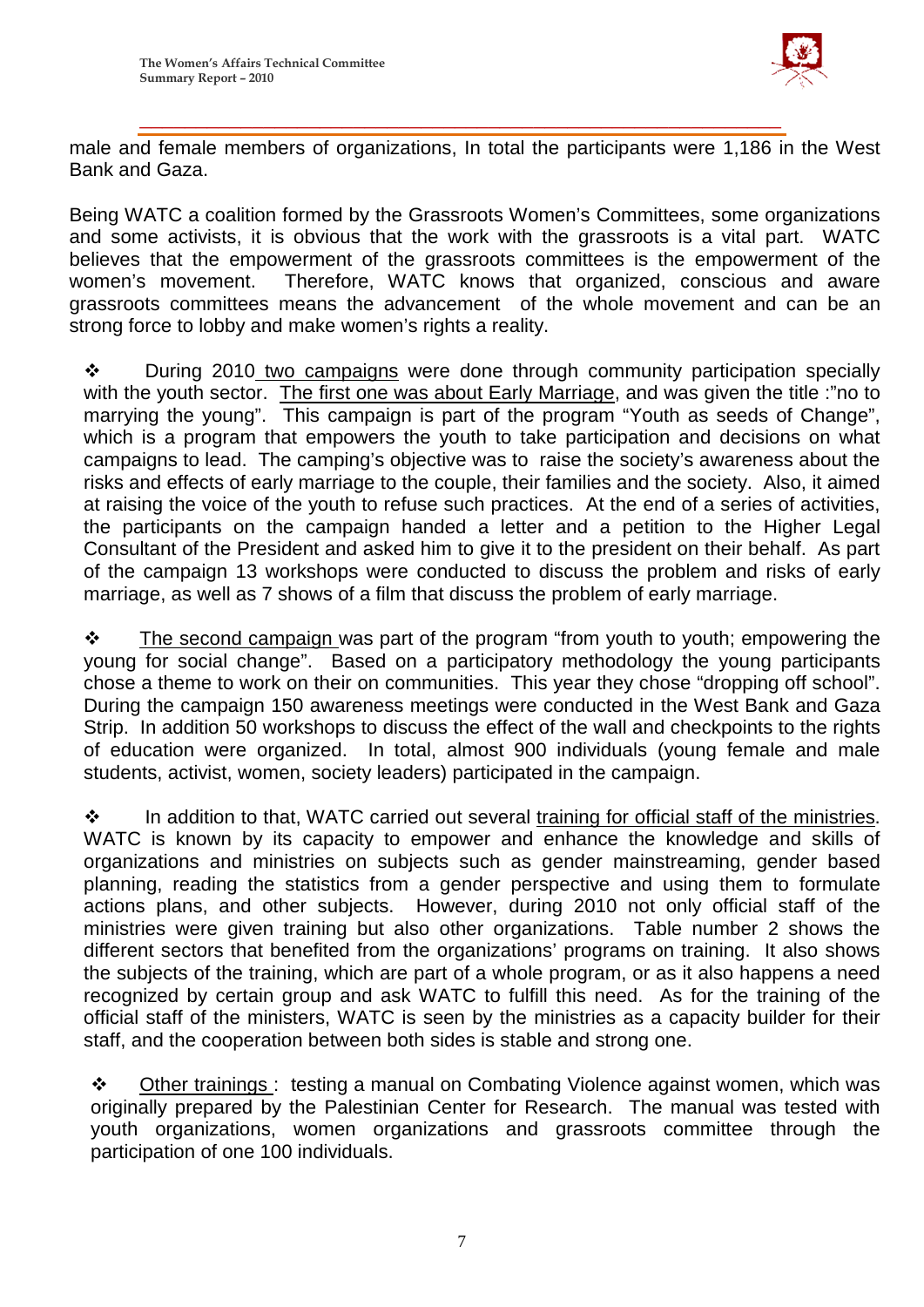

#### Table Number 2 Training given to Social Workers, Lawyers and Official Staff of the Ministries

| Title of the Training                                                                                                  | Number of<br>participants | About the<br>Participants                   | Length of<br>Training <sup>1</sup>                                                |
|------------------------------------------------------------------------------------------------------------------------|---------------------------|---------------------------------------------|-----------------------------------------------------------------------------------|
| Reading the statistics<br>from a gender perspectives                                                                   | 70                        | Staff of ministries                         | 5 days<br>(30 hours)                                                              |
| Gender and the Bill of Rights                                                                                          | 150                       | Social workers                              | 3 days<br>(18 hours)                                                              |
| How to do counseling for<br>women suffering<br>from domestic violence                                                  | 20                        | Lawyers                                     | 3 days<br>(18 hours)                                                              |
| How to do counseling for<br>women suffering<br>from domestic violence                                                  | 20                        | Social workers                              | 5 days<br>(30 hours)                                                              |
| Practical training for<br>Lawyers and Social workers on<br>how to counsel and support<br>women suffering from violence | 60                        | <b>Lawyers and Social</b><br><b>Workers</b> | 10 practicing<br>Days on<br>Organizations<br>that give the<br>service to<br>women |
| How to read the law from a<br>gender perspective                                                                       | 20                        | <b>Lawyers and Social</b><br><b>Workers</b> | 3 days<br>(18 hours)                                                              |

\_\_\_\_\_\_\_\_\_\_\_\_\_\_\_\_\_\_\_\_\_\_\_\_\_\_\_\_\_\_\_\_\_\_\_\_\_\_\_\_\_\_\_\_\_\_\_\_\_\_\_\_\_\_\_\_\_

\* Editing and finalizing a manual of the United Nations Resolution 1325. The manual will be used to raise the awareness of the society and women specially, on the UN resolution 1325 and what it means to Palestinian women. In this regard, WATC believes that it is important to explore the different concepts embodied on the resolution and discuss those concepts so as to see how effective is the resolution, and to make the concepts familiar within the context. Within this line, 50 women members of the grassroots committees, volunteers of WATC, staff of other women's organizations were given a short course on 1325 consisting of 24 training hours. The participants were keen on learning about the UN resolution, and were even more interested on discussing the ways and tools necessary for women to be able to participate in the public life and enhance their activism on political participation so as to be able to affect the course of events.

 $\div$  Empowering the youth : creating young leaders by empowering them on several skills and giving them the knowledge they need. One important module here is participatory leadership skills through exploring the different choices they have. And here the manual

 $<sup>1</sup>$  The length of training mentioned in the table is the lengtht of training for each group, and most of the times each</sup> group is formed by 15-20 participants.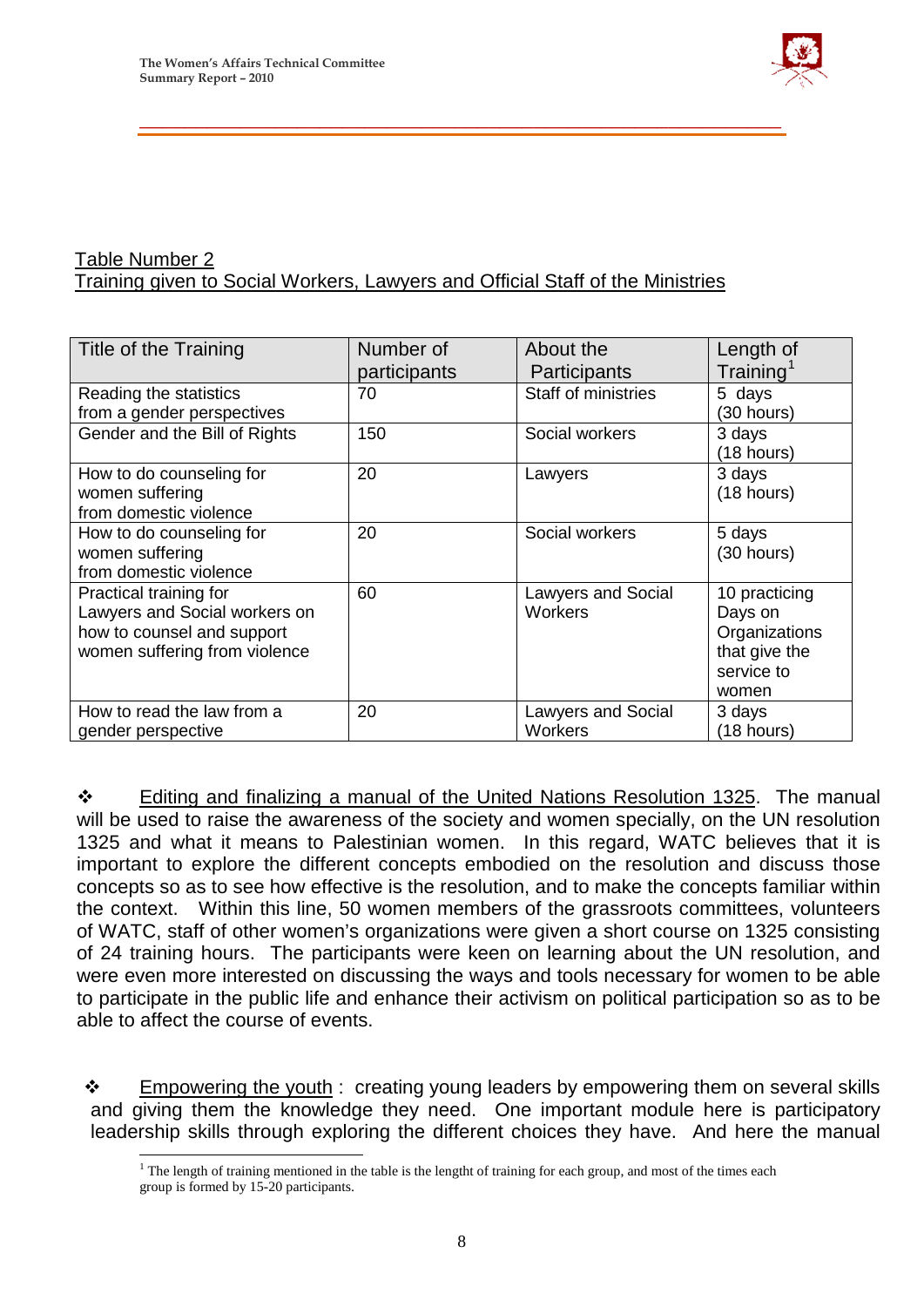

entitled *Leading to Choices* becomes essential on this trainings / encounters / meetings and workshops with the young leaders to be. Table number three shows the main training / capacity workshops given to the youth.

Table number 3

Training / capacity workshops given to the youth male and female participants :

\_\_\_\_\_\_\_\_\_\_\_\_\_\_\_\_\_\_\_\_\_\_\_\_\_\_\_\_\_\_\_\_\_\_\_\_\_\_\_\_\_\_\_\_\_\_\_\_\_\_\_\_\_\_\_\_\_

| Subject                              | Length of training |
|--------------------------------------|--------------------|
| <b>Communication Skills</b>          | 18 hours           |
| Reading the Laws from a gender       | 21 hours           |
| perspective                          |                    |
| Human Rights and Gender              | 12 hours           |
| Leadership skills                    | 12 hours           |
| Computer skills and Internet         | 60 hours           |
| Participatory Leadership             | 30 hours           |
| How to organize a campaign           | 12 hours           |
| How to conduct focus groups          | 20                 |
| How to write the report of the focus | 18                 |
| group                                |                    |

\* Memorandums signed between WATC and others : WATC signed two important agreements during 2010. The first one was on the "*Enhancement of the Participation of Women in Decision Making*", and the second one was on "*The Participation of Women on the Reconstruction of Gaza".* Both memorandums were signed by all political parties during a conference for each one. This is a very important development on the relationship between WATC society, specially the political parties. Those memorandums will have an effect on the women who aspire to run for elections, or at least to play a role on the public life of her community. Also, the importance of these memorandums is on the commitment the parties committed themselves to support and recognize the role that women have and the potentials and capability to impact and make a change in the society.

\* Hosting Amal Forum to Combat Violence Against Women: since 2009 WATC is hosting Amal Forum to Combat Violence Against Women, and it is a forum composed by 6 women's and Human Rights' organizations. Amal forum supports the efforts and work of the six organizations in which relates to combating violence against women. Through WATC Amal forum receives all the necessary logistic and technical support. Amal Forum has been involved in the establishing of a safe house for women who suffer from domestic violence. WATC is member of the Consultative Board of the safe house along with another three organizations. The forum was asked by UN women, UNRWA and the Higher Commissioner for Human Rights to organize the event of the International Week to combat violence against women.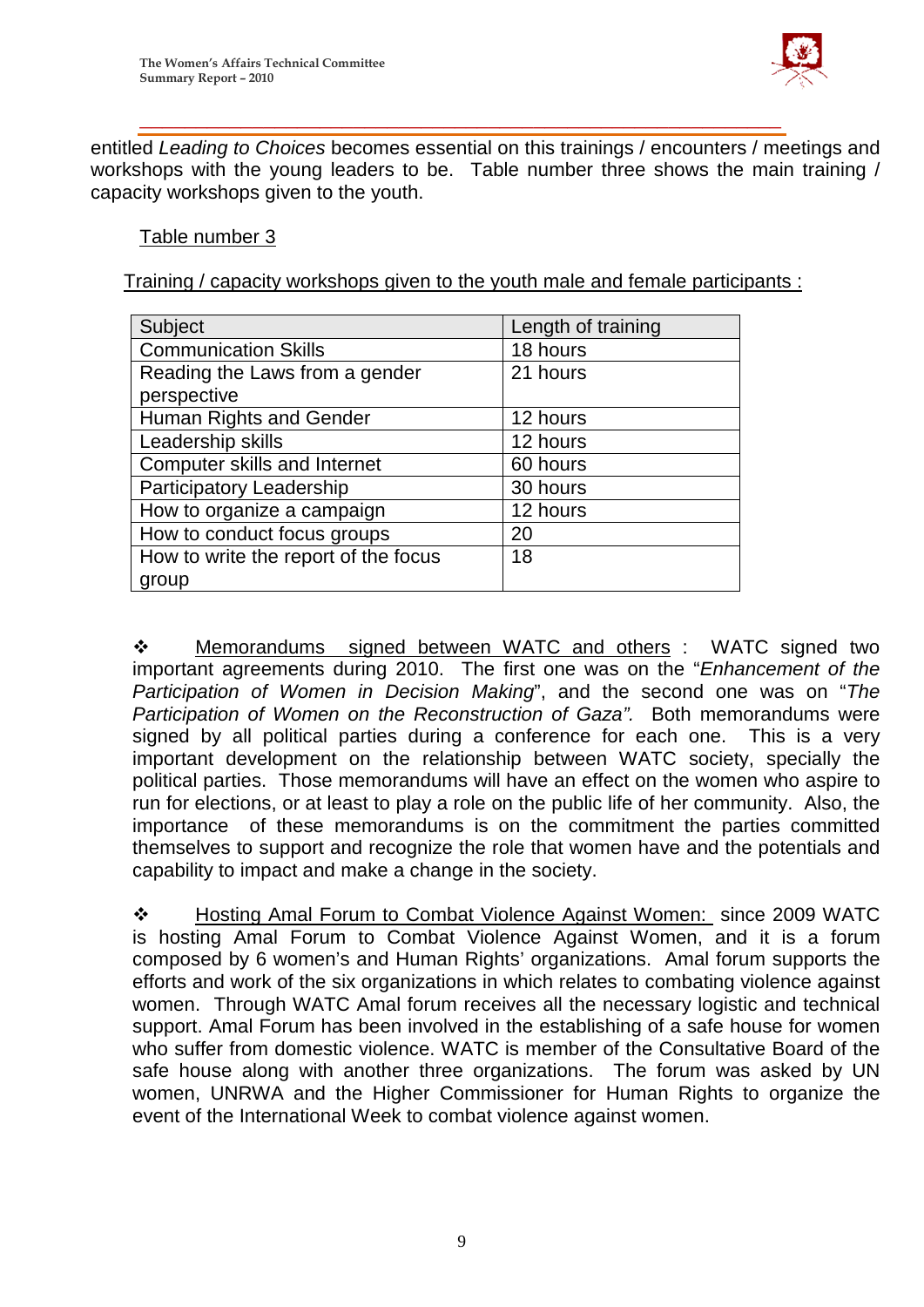

## Media in WATC:

Media is an strong and important component on WATC's work. The media department at WATC produces a weekly radio program (Against Silence) and a monthly women's newspaper (The Voice of Women) which distributes 23.000 – 24.000 copies. the newspaper has become an important resource on women's issues, as it presents reportages, articles, news and discuss up to date issues which are on the agenda of women's organizations. The newspaper was able to tackle issues which were the talk of the time such as honor killings, women's role in the coming elections, challenges faced by women in Jerusalem, sexual harassment in the place of work, the situation of Palestinian working women, and many other issues. During 2010 (276.000) copies were distributed. A summary of each one of the 12 issues (numbers) is available for more details.

\_\_\_\_\_\_\_\_\_\_\_\_\_\_\_\_\_\_\_\_\_\_\_\_\_\_\_\_\_\_\_\_\_\_\_\_\_\_\_\_\_\_\_\_\_\_\_\_\_\_\_\_\_\_\_\_\_

As for the radio program, it aired 48 times, and each time was for 45 minutes. There are many modules, and issues taken during the radio program. As for example, issues concerning the role of women in legal reforms, the elections, education, the rights to work, women's role in culture and arts, honor killings, the impact of the Israeli violations of women and the family, and more of the issues that are of concern for women, the society and civil society in general. The radio program is well known for daring ask questions to decision makers and responsible people and to critique when there is need, also for its braveness to raise important subjects.

In addition to the newspaper and the radio program, every project and program in WATC has a media component and is conducted by the media department. WATC's activities are well covered in local media, on the radio, TV and written media, as it is known to the media field for its distinctive activities, the number of participants and the themes taken, as well for its credibility. WATC has received many requests to train journalists, and the trainings done on this regard are seen and

*"the number of cameras and media people in WATC's activities is higher than the cameras and journalists found for any Minister speech".* Quoting a journalist on this matter. Samples of WATC's appearance on the media are available upon request, as well as more details on the media program and any other program.

## Staff of WATC

The staff of WATC are considered among other women organizations and civil society organizations generally as able to make change happen. They are well known as trainers and capacity builders on many issues and are asked to support other organizations in their activities. The staff on the field are also considered as knowledgeable resources and are highly valued by all the community, society at large and those who work and experience working with them. They are resourceful, have experience and are able to make use of their capacities to support and empower the women and the organizations they work with. .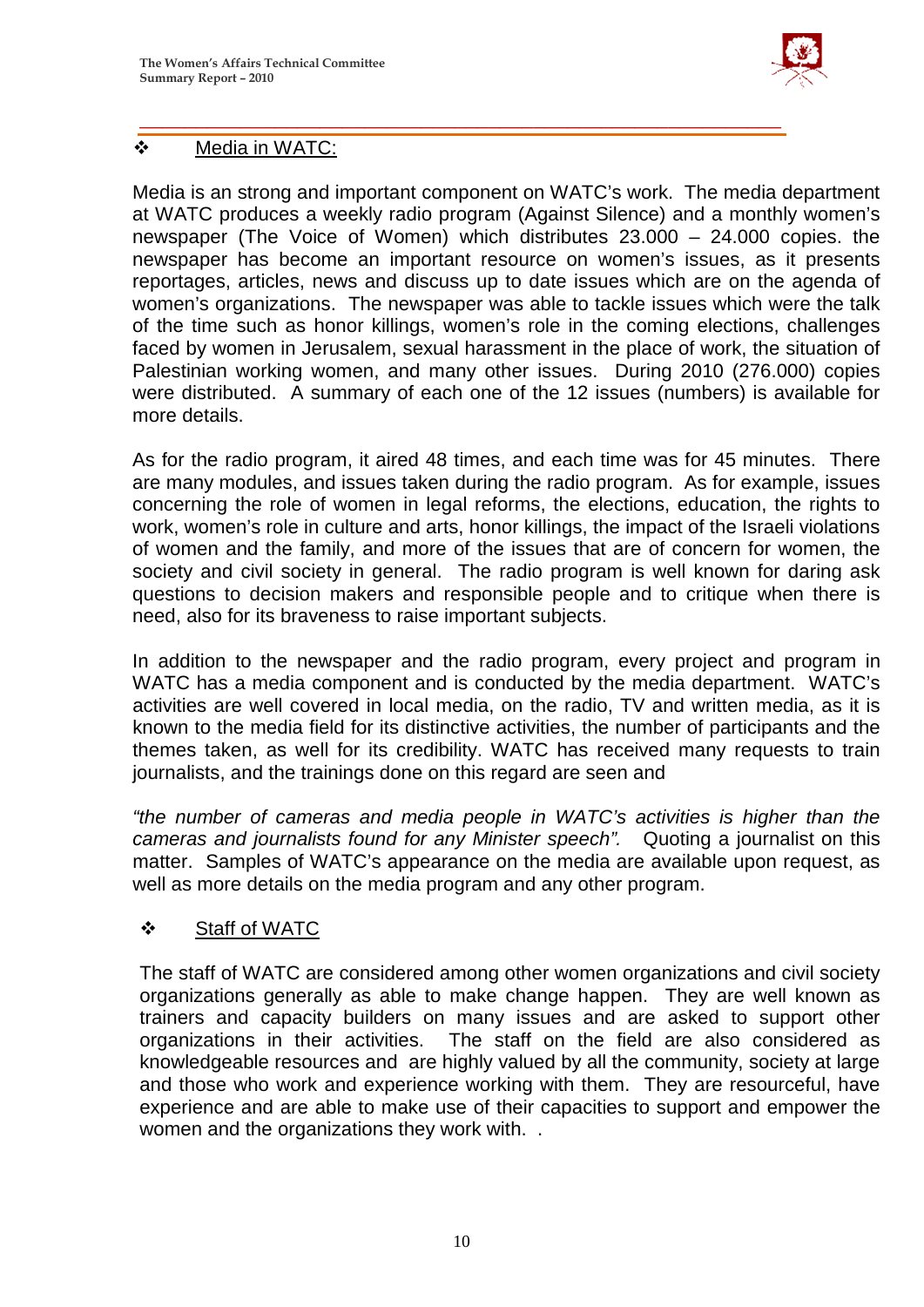

## **ANNEX 1:**

List of locations reached by WATC, noting that many of them are under what's known as area C, which is under the full legislation of the Israeli occupation, as well as remote areas, and areas near the wall.

\_\_\_\_\_\_\_\_\_\_\_\_\_\_\_\_\_\_\_\_\_\_\_\_\_\_\_\_\_\_\_\_\_\_\_\_\_\_\_\_\_\_\_\_\_\_\_\_\_\_\_\_\_\_\_\_\_

| <b>DISTRIC</b>  | <b>LOCATION</b>                                               |
|-----------------|---------------------------------------------------------------|
| <b>Nablus</b>   | <b>Balata Refugee Camp</b>                                    |
|                 | Talfit village / Hawara, Beta, Jammai'n, Doma,                |
|                 | Bet Eba, AL Nagoura, Burin, East Luban,                       |
|                 | Sebastia, AL Kwasen, Askar camp,                              |
|                 | Balatah camp, jabaa, Nablus City, Tel village                 |
| <b>Tulkarem</b> | Illar village / Seda village / Tulkarm camp, Nour             |
|                 | Al Shams Refugees Camp, Thinnaba, Kafr El-Gamal,              |
|                 | Balaa, Kufur Labad, Beit leed, Kaffen, Artaah, Atteel,        |
|                 | Anaba, Shofa, Rameen, Kofr Al Roman, Naslet Issa,             |
|                 | Alar, Saida, Dear Al Ghsoon, Erthah, Faroun,                  |
|                 | Baka Al sharkia,                                              |
| Jenin           | Faqua village / al-Yamun village /                            |
|                 | Ya' abad village / Araba village /<br>Mirka, sirees,          |
|                 | Maythaloon, Kufr Ra'l, Kufr Dan, Anin, Rummana, Al            |
|                 | Mughaiair, Ya'bad, Birgeen, Qabatya, Silet Althaher,          |
|                 | Al Zababdeh, AL Taybeh, Faqu'a, Al Jalameh,                   |
|                 | Zbouba, silet Alharthieh, Ajeh, Jenin Refugee Camp,           |
|                 | Deir Ghazaleh, Fahmeh, Qararah, Jalboun,                      |
|                 | Arbouni, Raba, AL Jdeideh, Deir abu Deif, Beit Qad,           |
|                 | Tayyasir, Sir, AL Mosalieh, al Fondoqomiah, Jab'a,            |
|                 | At'ank, al Yamoon, Jalqamous, Al Zawe, Dahiat Sahah           |
|                 | Al Keir, Berkin, Al Hai Al Sharki, Arana, AL Mutul,           |
|                 | Um Al tout, Hai AL Basateen                                   |
| Qalqilya        | Hijeh village / Kufr Laqef / Jayous, Kufor Qadom, Izbet alash |
|                 | village,                                                      |
| <b>Salfit</b>   | Kufr al-Deek /                                                |
| Gaza            | Al-Maghazi Refugees Camp /                                    |
|                 | Beit Hanun city / Rafah city /                                |
|                 | al-Nuseirat Refugees Camp /                                   |
|                 | Gaza city, Khanyounis, Beit Lahia, al-Jabalya camp,           |
|                 | Camp Nuseirat, Al Mghraga, Hassani, Jabali country,           |
|                 | Deir al-Balah, AL Daraj, Al Zituna, AL Sabra, AL              |
|                 | Rimal, Al Sheikh Ridwan, Al Sheikh, deir Albalah, Al          |
|                 | Mashala, Al Bassa, Al Maghazi, Al Breej, Ajleen, Al           |
|                 | Nusairaat, Tal assultan, Al Shabora, Al                       |
|                 | Qassam Shurrab, al Aqqad, Al Maslaakh, Al Maghazi             |
|                 | Camp, wadi al Salqa, Al Qararah, A'basan, Khaza'a,            |
|                 | Al Mouase,                                                    |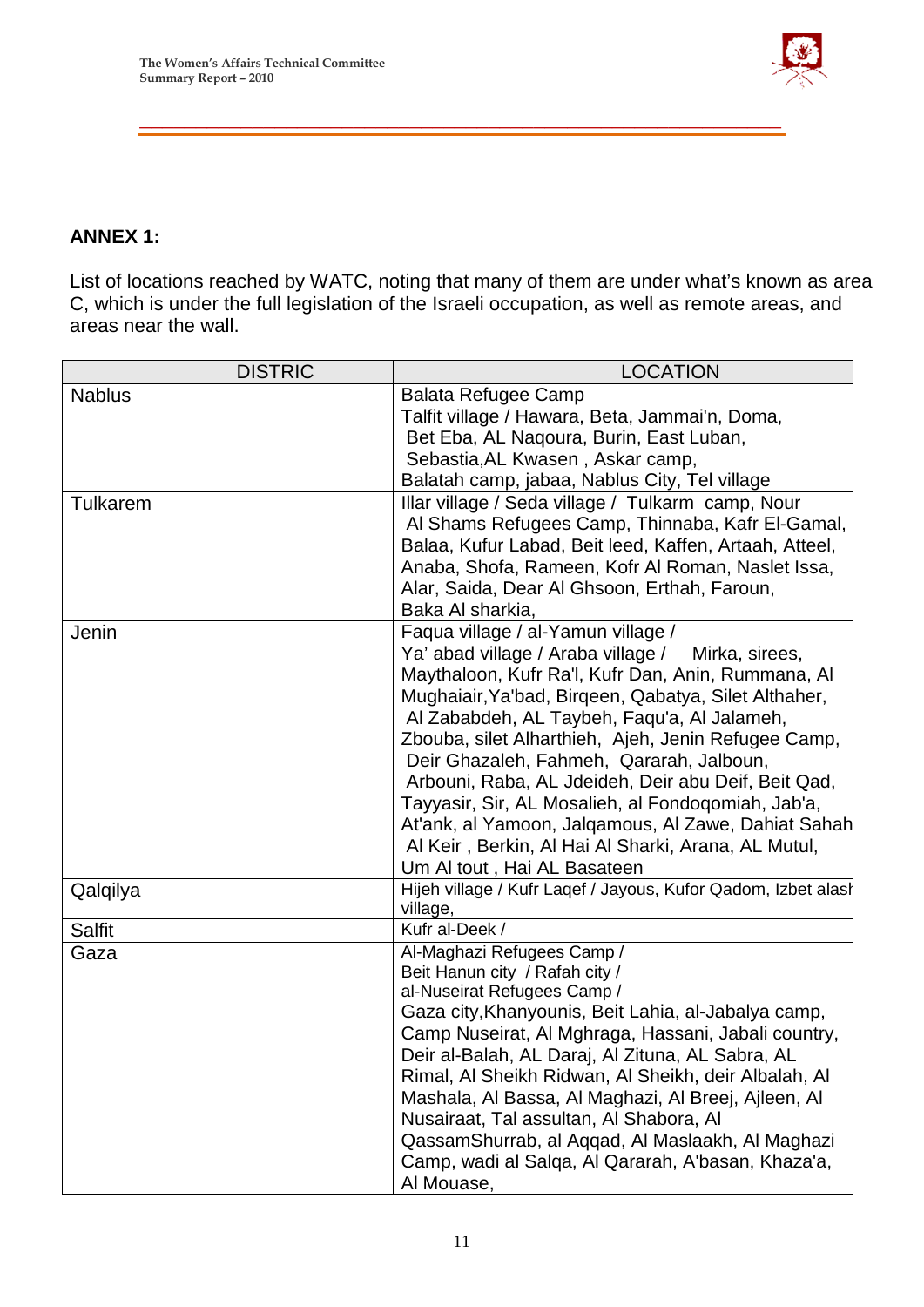

| Jericho                  | Al-Nasaryiah village / al-Ouja / Aqba Jaber Camp, AL Auja<br>Al-Fasayel                                                                                                                                                                                                                                                                                                                                                                                                                                                                                                                                                                             |
|--------------------------|-----------------------------------------------------------------------------------------------------------------------------------------------------------------------------------------------------------------------------------------------------------------------------------------------------------------------------------------------------------------------------------------------------------------------------------------------------------------------------------------------------------------------------------------------------------------------------------------------------------------------------------------------------|
| Ramallah                 | Kobar village / al-Jalazoun<br>Refugees Camp / Qalandya<br>Refugees Camp / Kufor Nima, Bil'in, Beit Ur Al Tahta, Tira,<br>Ein Yabrud, Red Khan, AL Berah, Deir Dibwan, Jaffna,<br>Aboud, Deir Ghassana, Beit Rima, Kafr El-Ain, Al Am'ari<br>refugees camp, ALJanyah, Beit Sira, Beit Ur al-Fawga,<br>Senjil, Silwad, Birzeit Town, Kufur Aqab village,<br>Jalazoun Refugees Camp, RasKarkar, Qarawa Bany Zaid,<br>Mazaree Alnobane, Safa, Almzraa Al gharbia, Kobar,<br>Qalndia, Deir Ammar refugees camp, Qebia                                                                                                                                   |
| Khaleel - Hebron         | Beit Ula village / Kharas / Yatta<br>Beit Fajar, Bani Na'im, Beit Jan, Seir, Arroub, Deir samet,<br>Semiya, Al Sreef, Jabalia, Beit Lahya, Beit Hanoun,<br>Al Rehiay, Al Burj, Beit mersem, Deir razeh,<br>hadab al fawwer, Al Carmel, khalat Al mayeh,<br>Al Ramadeen, hadab al Alaqah, Mirzab, Beit Ula, Yatta,<br>Dura, Bani Na'im, beit Khel, Erreihieh, Sakah, Al Majad,<br>Raboud, Mnaizel, Shwaikah, Sosya, Beit Awwa, Ennab<br>Alsaghira, Zeef, Al rofaieh Deiret, Khalet Saleh,<br>Beit Al Rloush Al fouka, Kelat Saleh, Al Sorah,<br>Um Al Safah, Arab Roean, saier, Al Shoukh, Beit Anon,<br>Kharasha, Tafooh, Halhol, Beit Kahel, Ithna |
| Bethlehem and Beit Jalah | Al Ebidia, Ta'amreh, Tekoa, Al_husasn, Husan, Wadi Virgin<br>Rahal, Dheisheh refugee camp, Beit Jalam Al tabaka,<br>Bateer, AlKhader, Dar Salah, Betteer, Hosan, Jorat al<br>Sham'a, Um salamona, Marah rabah, Wad al Neeis,<br>Thabra, Nahalem, Wadi fokeen, Dar Rahal, Atqo'a, Al Jaba',<br>Fajar AlDhaisheh refugee camp, Beitsahour                                                                                                                                                                                                                                                                                                             |
| Jerusalem                | the city of Jerusalem, the old city, Shu'fat, Shu'fat<br>Camp, Hizma, Anata, Eizariyyah, al Ram, Biet<br>Hanena, Sho'fat, Al Shekh Jarah, Wadi Al Joz, Al<br>Tour, Az'ayem, Selwad, Ras Al "amoud, TI tory, Beit<br>Safafa, Sour Baher, Jabal Al Mokaber, AL A'asaryah,<br>"anata, Dahet al Salam, Hezma, Makhmas, jaba',<br>Bedo, Beit A'nan, Al Nabe Samuel, Qatana,                                                                                                                                                                                                                                                                              |

\_\_\_\_\_\_\_\_\_\_\_\_\_\_\_\_\_\_\_\_\_\_\_\_\_\_\_\_\_\_\_\_\_\_\_\_\_\_\_\_\_\_\_\_\_\_\_\_\_\_\_\_\_\_\_\_\_